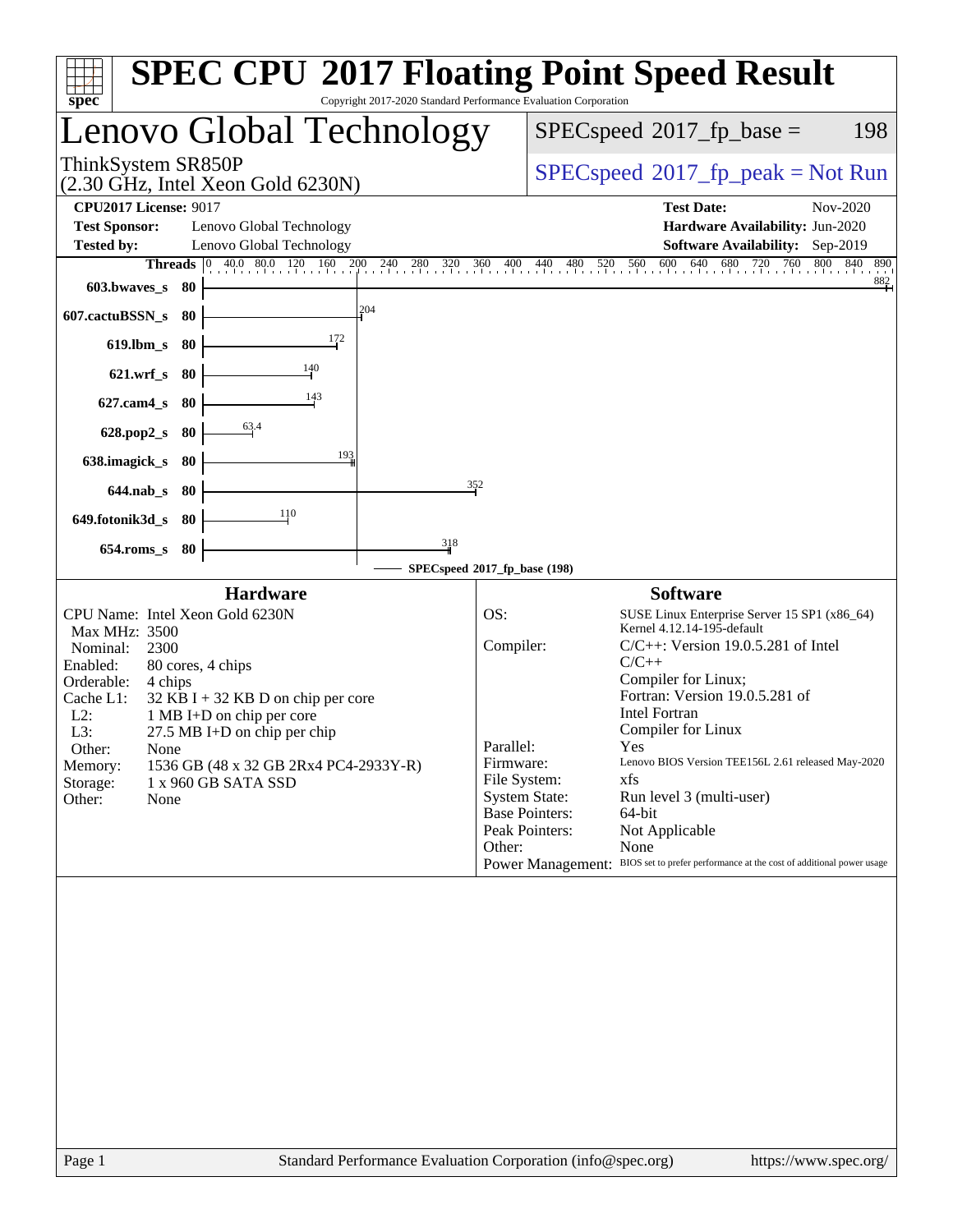

# Lenovo Global Technology

(2.30 GHz, Intel Xeon Gold 6230N)

ThinkSystem SR850P<br>  $(2, 30 \text{ GHz}_{\text{total}})$  [SPECspeed](http://www.spec.org/auto/cpu2017/Docs/result-fields.html#SPECspeed2017fppeak)®[2017\\_fp\\_peak = N](http://www.spec.org/auto/cpu2017/Docs/result-fields.html#SPECspeed2017fppeak)ot Run  $SPECspeed^{\circledcirc}2017_fp\_base = 198$  $SPECspeed^{\circledcirc}2017_fp\_base = 198$ 

**[Test Sponsor:](http://www.spec.org/auto/cpu2017/Docs/result-fields.html#TestSponsor)** Lenovo Global Technology **[Hardware Availability:](http://www.spec.org/auto/cpu2017/Docs/result-fields.html#HardwareAvailability)** Jun-2020 **[Tested by:](http://www.spec.org/auto/cpu2017/Docs/result-fields.html#Testedby)** Lenovo Global Technology **[Software Availability:](http://www.spec.org/auto/cpu2017/Docs/result-fields.html#SoftwareAvailability)** Sep-2019

**[CPU2017 License:](http://www.spec.org/auto/cpu2017/Docs/result-fields.html#CPU2017License)** 9017 **[Test Date:](http://www.spec.org/auto/cpu2017/Docs/result-fields.html#TestDate)** Nov-2020

#### **[Results Table](http://www.spec.org/auto/cpu2017/Docs/result-fields.html#ResultsTable)**

|                             | <b>Base</b>                 |                |                |                |            | <b>Peak</b>    |       |                |                |              |                |              |                |              |
|-----------------------------|-----------------------------|----------------|----------------|----------------|------------|----------------|-------|----------------|----------------|--------------|----------------|--------------|----------------|--------------|
| <b>Benchmark</b>            | <b>Threads</b>              | <b>Seconds</b> | Ratio          | <b>Seconds</b> | Ratio      | <b>Seconds</b> | Ratio | <b>Threads</b> | <b>Seconds</b> | <b>Ratio</b> | <b>Seconds</b> | <b>Ratio</b> | <b>Seconds</b> | <b>Ratio</b> |
| 603.bwayes s                | 80                          | 66.9           | 882            | 67.0           | 881        | 66.3           | 890   |                |                |              |                |              |                |              |
| 607.cactuBSSN s             | 80                          | 81.8           | 204            | 81.8           | 204        | 81.3           | 205   |                |                |              |                |              |                |              |
| $619.$ lbm s                | 80                          | 30.3           | 173            | 30.4           | 172        | 30.4           | 172   |                |                |              |                |              |                |              |
| $621$ .wrf s                | 80                          | 95.3           | 139            | 94.8           | <b>140</b> | 94.7           | 140   |                |                |              |                |              |                |              |
| $627.cam4_s$                | 80                          | 61.9           | 143            | 62.0           | 143        | 62.1           | 143   |                |                |              |                |              |                |              |
| $628.pop2_s$                | 80                          | 188            | 63.3           | 185            | 64.0       | 187            | 63.4  |                |                |              |                |              |                |              |
| 638.imagick_s               | 80                          | 75.6           | 191            | 74.6           | 193        | 73.8           | 195   |                |                |              |                |              |                |              |
| $644$ .nab s                | 80                          | 49.7           | 352            | 49.7           | 351        | 49.7           | 352   |                |                |              |                |              |                |              |
| 649.fotonik3d s             | 80                          | 83.2           | <u>110</u>     | 83.1           | 110        | 83.2           | 110   |                |                |              |                |              |                |              |
| $654$ .roms s               | 80                          | 49.3           | 319            | 49.4           | 318        | 49.8           | 316   |                |                |              |                |              |                |              |
|                             | $SPECspeed*2017_fp\_base =$ |                | 198            |                |            |                |       |                |                |              |                |              |                |              |
| $SPECspeed*2017_fp\_peak =$ |                             |                | <b>Not Run</b> |                |            |                |       |                |                |              |                |              |                |              |

Results appear in the [order in which they were run.](http://www.spec.org/auto/cpu2017/Docs/result-fields.html#RunOrder) Bold underlined text [indicates a median measurement](http://www.spec.org/auto/cpu2017/Docs/result-fields.html#Median).

#### **[Operating System Notes](http://www.spec.org/auto/cpu2017/Docs/result-fields.html#OperatingSystemNotes)**

Stack size set to unlimited using "ulimit -s unlimited"

### **[Environment Variables Notes](http://www.spec.org/auto/cpu2017/Docs/result-fields.html#EnvironmentVariablesNotes)**

Environment variables set by runcpu before the start of the run: KMP\_AFFINITY = "granularity=fine,compact" LD\_LIBRARY\_PATH = "/home/cpu2017-1.1.0-ic19.0u5-2/lib/intel64" OMP\_STACKSIZE = "192M"

#### **[General Notes](http://www.spec.org/auto/cpu2017/Docs/result-fields.html#GeneralNotes)**

 Binaries compiled on a system with 1x Intel Core i9-9900K CPU + 64GB RAM memory using Redhat Enterprise Linux 8.0 Transparent Huge Pages enabled by default Prior to runcpu invocation Filesystem page cache synced and cleared with: sync; echo 3> /proc/sys/vm/drop\_caches NA: The test sponsor attests, as of date of publication, that CVE-2017-5754 (Meltdown) is mitigated in the system as tested and documented. Yes: The test sponsor attests, as of date of publication, that CVE-2017-5753 (Spectre variant 1) is mitigated in the system as tested and documented. Yes: The test sponsor attests, as of date of publication, that CVE-2017-5715 (Spectre variant 2) is mitigated in the system as tested and documented.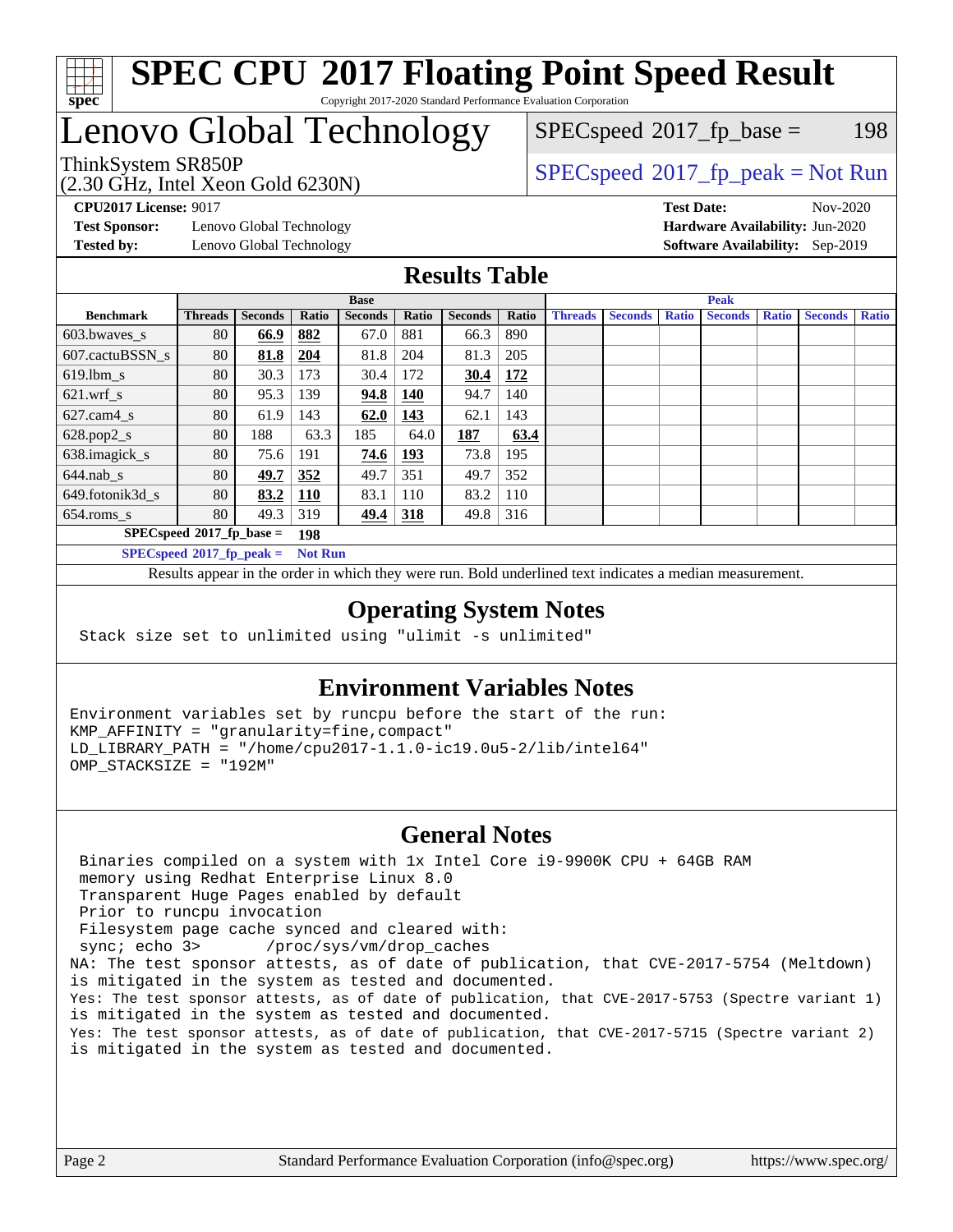| Copyright 2017-2020 Standard Performance Evaluation Corporation<br>$spec^*$<br>Lenovo Global Technology<br>ThinkSystem SR850P<br>$(2.30 \text{ GHz}, \text{Intel Xeon Gold } 6230\text{N})$<br><b>CPU2017 License: 9017</b><br><b>Test Sponsor:</b><br>Lenovo Global Technology<br>Lenovo Global Technology<br><b>Tested by:</b><br><b>Platform Notes</b><br>BIOS configuration:<br>Choose Operating Mode set to Maximum Performance and then set it to Custom Mode<br>MONITOR/MWAIT set to Enable<br>Hyper-Threading set to Disable<br>Sysinfo program /home/cpu2017-1.1.0-ic19.0u5-2/bin/sysinfo<br>Rev: r6365 of 2019-08-21 295195f888a3d7edble6e46a485a0011<br>running on linux-z1c1 Thu Nov 19 17:59:13 2020<br>SUT (System Under Test) info as seen by some common utilities.<br>For more information on this section, see<br>https://www.spec.org/cpu2017/Docs/config.html#sysinfo<br>From /proc/cpuinfo<br>model name : Intel(R) Xeon(R) Gold 6230N CPU @ 2.30GHz<br>"physical id"s (chips)<br>4<br>80 "processors"<br>cores, siblings (Caution: counting these is hw and system dependent. The following<br>excerpts from /proc/cpuinfo might not be reliable. Use with caution.)<br>cpu cores : 20<br>siblings : 20<br>physical 0: cores 0 1 2 3 4 8 9 10 11 12 16 17 18 19 20 24 25 26 27 28<br>physical 1: cores 0 1 2 3 4 8 9 10 11 12 16 17 18 19 20 24 25 26 27 28<br>physical 2: cores 0 1 2 3 4 8 9 10 11 12 16 17 18 19 20 24 25 26 27 28<br>physical 3: cores 0 1 2 3 4 8 9 10 11 12 16 17 18 19 20 24 25 26 27 28<br>From 1scpu:<br>Architecture:<br>x86_64<br>$CPU$ op-mode $(s)$ :<br>$32$ -bit, $64$ -bit<br>Little Endian<br>Byte Order:<br>Address sizes:<br>46 bits physical, 48 bits virtual<br>CPU(s):<br>80<br>On-line CPU(s) list: $0-79$<br>Thread(s) per core:<br>$\mathbf{1}$<br>$Core(s)$ per socket:<br>20<br>Socket(s):<br>4<br>NUMA $node(s):$<br>4<br>Vendor ID:<br>GenuineIntel<br>CPU family:<br>6<br>85<br>Model:<br>Model name:<br>$Intel(R)$ Xeon $(R)$ Gold 6230N CPU @ 2.30GHz<br>Stepping:<br>7<br>CPU MHz:<br>2300.000 |                                                                    |
|-----------------------------------------------------------------------------------------------------------------------------------------------------------------------------------------------------------------------------------------------------------------------------------------------------------------------------------------------------------------------------------------------------------------------------------------------------------------------------------------------------------------------------------------------------------------------------------------------------------------------------------------------------------------------------------------------------------------------------------------------------------------------------------------------------------------------------------------------------------------------------------------------------------------------------------------------------------------------------------------------------------------------------------------------------------------------------------------------------------------------------------------------------------------------------------------------------------------------------------------------------------------------------------------------------------------------------------------------------------------------------------------------------------------------------------------------------------------------------------------------------------------------------------------------------------------------------------------------------------------------------------------------------------------------------------------------------------------------------------------------------------------------------------------------------------------------------------------------------------------------------------------------------------------------------------------------------------------------------------------------------------------------------------------------------------------------|--------------------------------------------------------------------|
|                                                                                                                                                                                                                                                                                                                                                                                                                                                                                                                                                                                                                                                                                                                                                                                                                                                                                                                                                                                                                                                                                                                                                                                                                                                                                                                                                                                                                                                                                                                                                                                                                                                                                                                                                                                                                                                                                                                                                                                                                                                                       |                                                                    |
|                                                                                                                                                                                                                                                                                                                                                                                                                                                                                                                                                                                                                                                                                                                                                                                                                                                                                                                                                                                                                                                                                                                                                                                                                                                                                                                                                                                                                                                                                                                                                                                                                                                                                                                                                                                                                                                                                                                                                                                                                                                                       | $SPEC speed^{\circ}2017\_fp\_base =$<br>198                        |
|                                                                                                                                                                                                                                                                                                                                                                                                                                                                                                                                                                                                                                                                                                                                                                                                                                                                                                                                                                                                                                                                                                                                                                                                                                                                                                                                                                                                                                                                                                                                                                                                                                                                                                                                                                                                                                                                                                                                                                                                                                                                       | $SPEC speed^{\circ}2017\_fp\_peak = Not Run$                       |
|                                                                                                                                                                                                                                                                                                                                                                                                                                                                                                                                                                                                                                                                                                                                                                                                                                                                                                                                                                                                                                                                                                                                                                                                                                                                                                                                                                                                                                                                                                                                                                                                                                                                                                                                                                                                                                                                                                                                                                                                                                                                       | <b>Test Date:</b><br>$Nov-2020$                                    |
|                                                                                                                                                                                                                                                                                                                                                                                                                                                                                                                                                                                                                                                                                                                                                                                                                                                                                                                                                                                                                                                                                                                                                                                                                                                                                                                                                                                                                                                                                                                                                                                                                                                                                                                                                                                                                                                                                                                                                                                                                                                                       | Hardware Availability: Jun-2020<br>Software Availability: Sep-2019 |
|                                                                                                                                                                                                                                                                                                                                                                                                                                                                                                                                                                                                                                                                                                                                                                                                                                                                                                                                                                                                                                                                                                                                                                                                                                                                                                                                                                                                                                                                                                                                                                                                                                                                                                                                                                                                                                                                                                                                                                                                                                                                       |                                                                    |
|                                                                                                                                                                                                                                                                                                                                                                                                                                                                                                                                                                                                                                                                                                                                                                                                                                                                                                                                                                                                                                                                                                                                                                                                                                                                                                                                                                                                                                                                                                                                                                                                                                                                                                                                                                                                                                                                                                                                                                                                                                                                       |                                                                    |
|                                                                                                                                                                                                                                                                                                                                                                                                                                                                                                                                                                                                                                                                                                                                                                                                                                                                                                                                                                                                                                                                                                                                                                                                                                                                                                                                                                                                                                                                                                                                                                                                                                                                                                                                                                                                                                                                                                                                                                                                                                                                       |                                                                    |
|                                                                                                                                                                                                                                                                                                                                                                                                                                                                                                                                                                                                                                                                                                                                                                                                                                                                                                                                                                                                                                                                                                                                                                                                                                                                                                                                                                                                                                                                                                                                                                                                                                                                                                                                                                                                                                                                                                                                                                                                                                                                       |                                                                    |
|                                                                                                                                                                                                                                                                                                                                                                                                                                                                                                                                                                                                                                                                                                                                                                                                                                                                                                                                                                                                                                                                                                                                                                                                                                                                                                                                                                                                                                                                                                                                                                                                                                                                                                                                                                                                                                                                                                                                                                                                                                                                       |                                                                    |
|                                                                                                                                                                                                                                                                                                                                                                                                                                                                                                                                                                                                                                                                                                                                                                                                                                                                                                                                                                                                                                                                                                                                                                                                                                                                                                                                                                                                                                                                                                                                                                                                                                                                                                                                                                                                                                                                                                                                                                                                                                                                       |                                                                    |
|                                                                                                                                                                                                                                                                                                                                                                                                                                                                                                                                                                                                                                                                                                                                                                                                                                                                                                                                                                                                                                                                                                                                                                                                                                                                                                                                                                                                                                                                                                                                                                                                                                                                                                                                                                                                                                                                                                                                                                                                                                                                       |                                                                    |
|                                                                                                                                                                                                                                                                                                                                                                                                                                                                                                                                                                                                                                                                                                                                                                                                                                                                                                                                                                                                                                                                                                                                                                                                                                                                                                                                                                                                                                                                                                                                                                                                                                                                                                                                                                                                                                                                                                                                                                                                                                                                       |                                                                    |
|                                                                                                                                                                                                                                                                                                                                                                                                                                                                                                                                                                                                                                                                                                                                                                                                                                                                                                                                                                                                                                                                                                                                                                                                                                                                                                                                                                                                                                                                                                                                                                                                                                                                                                                                                                                                                                                                                                                                                                                                                                                                       |                                                                    |
|                                                                                                                                                                                                                                                                                                                                                                                                                                                                                                                                                                                                                                                                                                                                                                                                                                                                                                                                                                                                                                                                                                                                                                                                                                                                                                                                                                                                                                                                                                                                                                                                                                                                                                                                                                                                                                                                                                                                                                                                                                                                       |                                                                    |
|                                                                                                                                                                                                                                                                                                                                                                                                                                                                                                                                                                                                                                                                                                                                                                                                                                                                                                                                                                                                                                                                                                                                                                                                                                                                                                                                                                                                                                                                                                                                                                                                                                                                                                                                                                                                                                                                                                                                                                                                                                                                       |                                                                    |
|                                                                                                                                                                                                                                                                                                                                                                                                                                                                                                                                                                                                                                                                                                                                                                                                                                                                                                                                                                                                                                                                                                                                                                                                                                                                                                                                                                                                                                                                                                                                                                                                                                                                                                                                                                                                                                                                                                                                                                                                                                                                       |                                                                    |
|                                                                                                                                                                                                                                                                                                                                                                                                                                                                                                                                                                                                                                                                                                                                                                                                                                                                                                                                                                                                                                                                                                                                                                                                                                                                                                                                                                                                                                                                                                                                                                                                                                                                                                                                                                                                                                                                                                                                                                                                                                                                       |                                                                    |
|                                                                                                                                                                                                                                                                                                                                                                                                                                                                                                                                                                                                                                                                                                                                                                                                                                                                                                                                                                                                                                                                                                                                                                                                                                                                                                                                                                                                                                                                                                                                                                                                                                                                                                                                                                                                                                                                                                                                                                                                                                                                       |                                                                    |
|                                                                                                                                                                                                                                                                                                                                                                                                                                                                                                                                                                                                                                                                                                                                                                                                                                                                                                                                                                                                                                                                                                                                                                                                                                                                                                                                                                                                                                                                                                                                                                                                                                                                                                                                                                                                                                                                                                                                                                                                                                                                       |                                                                    |
|                                                                                                                                                                                                                                                                                                                                                                                                                                                                                                                                                                                                                                                                                                                                                                                                                                                                                                                                                                                                                                                                                                                                                                                                                                                                                                                                                                                                                                                                                                                                                                                                                                                                                                                                                                                                                                                                                                                                                                                                                                                                       |                                                                    |
|                                                                                                                                                                                                                                                                                                                                                                                                                                                                                                                                                                                                                                                                                                                                                                                                                                                                                                                                                                                                                                                                                                                                                                                                                                                                                                                                                                                                                                                                                                                                                                                                                                                                                                                                                                                                                                                                                                                                                                                                                                                                       |                                                                    |
|                                                                                                                                                                                                                                                                                                                                                                                                                                                                                                                                                                                                                                                                                                                                                                                                                                                                                                                                                                                                                                                                                                                                                                                                                                                                                                                                                                                                                                                                                                                                                                                                                                                                                                                                                                                                                                                                                                                                                                                                                                                                       |                                                                    |
|                                                                                                                                                                                                                                                                                                                                                                                                                                                                                                                                                                                                                                                                                                                                                                                                                                                                                                                                                                                                                                                                                                                                                                                                                                                                                                                                                                                                                                                                                                                                                                                                                                                                                                                                                                                                                                                                                                                                                                                                                                                                       |                                                                    |
|                                                                                                                                                                                                                                                                                                                                                                                                                                                                                                                                                                                                                                                                                                                                                                                                                                                                                                                                                                                                                                                                                                                                                                                                                                                                                                                                                                                                                                                                                                                                                                                                                                                                                                                                                                                                                                                                                                                                                                                                                                                                       |                                                                    |
|                                                                                                                                                                                                                                                                                                                                                                                                                                                                                                                                                                                                                                                                                                                                                                                                                                                                                                                                                                                                                                                                                                                                                                                                                                                                                                                                                                                                                                                                                                                                                                                                                                                                                                                                                                                                                                                                                                                                                                                                                                                                       |                                                                    |
|                                                                                                                                                                                                                                                                                                                                                                                                                                                                                                                                                                                                                                                                                                                                                                                                                                                                                                                                                                                                                                                                                                                                                                                                                                                                                                                                                                                                                                                                                                                                                                                                                                                                                                                                                                                                                                                                                                                                                                                                                                                                       |                                                                    |
|                                                                                                                                                                                                                                                                                                                                                                                                                                                                                                                                                                                                                                                                                                                                                                                                                                                                                                                                                                                                                                                                                                                                                                                                                                                                                                                                                                                                                                                                                                                                                                                                                                                                                                                                                                                                                                                                                                                                                                                                                                                                       |                                                                    |
|                                                                                                                                                                                                                                                                                                                                                                                                                                                                                                                                                                                                                                                                                                                                                                                                                                                                                                                                                                                                                                                                                                                                                                                                                                                                                                                                                                                                                                                                                                                                                                                                                                                                                                                                                                                                                                                                                                                                                                                                                                                                       |                                                                    |
|                                                                                                                                                                                                                                                                                                                                                                                                                                                                                                                                                                                                                                                                                                                                                                                                                                                                                                                                                                                                                                                                                                                                                                                                                                                                                                                                                                                                                                                                                                                                                                                                                                                                                                                                                                                                                                                                                                                                                                                                                                                                       |                                                                    |
|                                                                                                                                                                                                                                                                                                                                                                                                                                                                                                                                                                                                                                                                                                                                                                                                                                                                                                                                                                                                                                                                                                                                                                                                                                                                                                                                                                                                                                                                                                                                                                                                                                                                                                                                                                                                                                                                                                                                                                                                                                                                       |                                                                    |
|                                                                                                                                                                                                                                                                                                                                                                                                                                                                                                                                                                                                                                                                                                                                                                                                                                                                                                                                                                                                                                                                                                                                                                                                                                                                                                                                                                                                                                                                                                                                                                                                                                                                                                                                                                                                                                                                                                                                                                                                                                                                       |                                                                    |
|                                                                                                                                                                                                                                                                                                                                                                                                                                                                                                                                                                                                                                                                                                                                                                                                                                                                                                                                                                                                                                                                                                                                                                                                                                                                                                                                                                                                                                                                                                                                                                                                                                                                                                                                                                                                                                                                                                                                                                                                                                                                       |                                                                    |
|                                                                                                                                                                                                                                                                                                                                                                                                                                                                                                                                                                                                                                                                                                                                                                                                                                                                                                                                                                                                                                                                                                                                                                                                                                                                                                                                                                                                                                                                                                                                                                                                                                                                                                                                                                                                                                                                                                                                                                                                                                                                       |                                                                    |
|                                                                                                                                                                                                                                                                                                                                                                                                                                                                                                                                                                                                                                                                                                                                                                                                                                                                                                                                                                                                                                                                                                                                                                                                                                                                                                                                                                                                                                                                                                                                                                                                                                                                                                                                                                                                                                                                                                                                                                                                                                                                       |                                                                    |
|                                                                                                                                                                                                                                                                                                                                                                                                                                                                                                                                                                                                                                                                                                                                                                                                                                                                                                                                                                                                                                                                                                                                                                                                                                                                                                                                                                                                                                                                                                                                                                                                                                                                                                                                                                                                                                                                                                                                                                                                                                                                       |                                                                    |
|                                                                                                                                                                                                                                                                                                                                                                                                                                                                                                                                                                                                                                                                                                                                                                                                                                                                                                                                                                                                                                                                                                                                                                                                                                                                                                                                                                                                                                                                                                                                                                                                                                                                                                                                                                                                                                                                                                                                                                                                                                                                       |                                                                    |
|                                                                                                                                                                                                                                                                                                                                                                                                                                                                                                                                                                                                                                                                                                                                                                                                                                                                                                                                                                                                                                                                                                                                                                                                                                                                                                                                                                                                                                                                                                                                                                                                                                                                                                                                                                                                                                                                                                                                                                                                                                                                       |                                                                    |
|                                                                                                                                                                                                                                                                                                                                                                                                                                                                                                                                                                                                                                                                                                                                                                                                                                                                                                                                                                                                                                                                                                                                                                                                                                                                                                                                                                                                                                                                                                                                                                                                                                                                                                                                                                                                                                                                                                                                                                                                                                                                       |                                                                    |
|                                                                                                                                                                                                                                                                                                                                                                                                                                                                                                                                                                                                                                                                                                                                                                                                                                                                                                                                                                                                                                                                                                                                                                                                                                                                                                                                                                                                                                                                                                                                                                                                                                                                                                                                                                                                                                                                                                                                                                                                                                                                       |                                                                    |
|                                                                                                                                                                                                                                                                                                                                                                                                                                                                                                                                                                                                                                                                                                                                                                                                                                                                                                                                                                                                                                                                                                                                                                                                                                                                                                                                                                                                                                                                                                                                                                                                                                                                                                                                                                                                                                                                                                                                                                                                                                                                       |                                                                    |
| 3500.0000<br>CPU max MHz:                                                                                                                                                                                                                                                                                                                                                                                                                                                                                                                                                                                                                                                                                                                                                                                                                                                                                                                                                                                                                                                                                                                                                                                                                                                                                                                                                                                                                                                                                                                                                                                                                                                                                                                                                                                                                                                                                                                                                                                                                                             |                                                                    |
| CPU min MHz:<br>1000.0000                                                                                                                                                                                                                                                                                                                                                                                                                                                                                                                                                                                                                                                                                                                                                                                                                                                                                                                                                                                                                                                                                                                                                                                                                                                                                                                                                                                                                                                                                                                                                                                                                                                                                                                                                                                                                                                                                                                                                                                                                                             |                                                                    |
| 4600.00<br>BogoMIPS:                                                                                                                                                                                                                                                                                                                                                                                                                                                                                                                                                                                                                                                                                                                                                                                                                                                                                                                                                                                                                                                                                                                                                                                                                                                                                                                                                                                                                                                                                                                                                                                                                                                                                                                                                                                                                                                                                                                                                                                                                                                  |                                                                    |
| Virtualization:<br>$VT - x$                                                                                                                                                                                                                                                                                                                                                                                                                                                                                                                                                                                                                                                                                                                                                                                                                                                                                                                                                                                                                                                                                                                                                                                                                                                                                                                                                                                                                                                                                                                                                                                                                                                                                                                                                                                                                                                                                                                                                                                                                                           |                                                                    |
|                                                                                                                                                                                                                                                                                                                                                                                                                                                                                                                                                                                                                                                                                                                                                                                                                                                                                                                                                                                                                                                                                                                                                                                                                                                                                                                                                                                                                                                                                                                                                                                                                                                                                                                                                                                                                                                                                                                                                                                                                                                                       |                                                                    |
| (Continued on next page)<br>Standard Performance Evaluation Corporation (info@spec.org)                                                                                                                                                                                                                                                                                                                                                                                                                                                                                                                                                                                                                                                                                                                                                                                                                                                                                                                                                                                                                                                                                                                                                                                                                                                                                                                                                                                                                                                                                                                                                                                                                                                                                                                                                                                                                                                                                                                                                                               |                                                                    |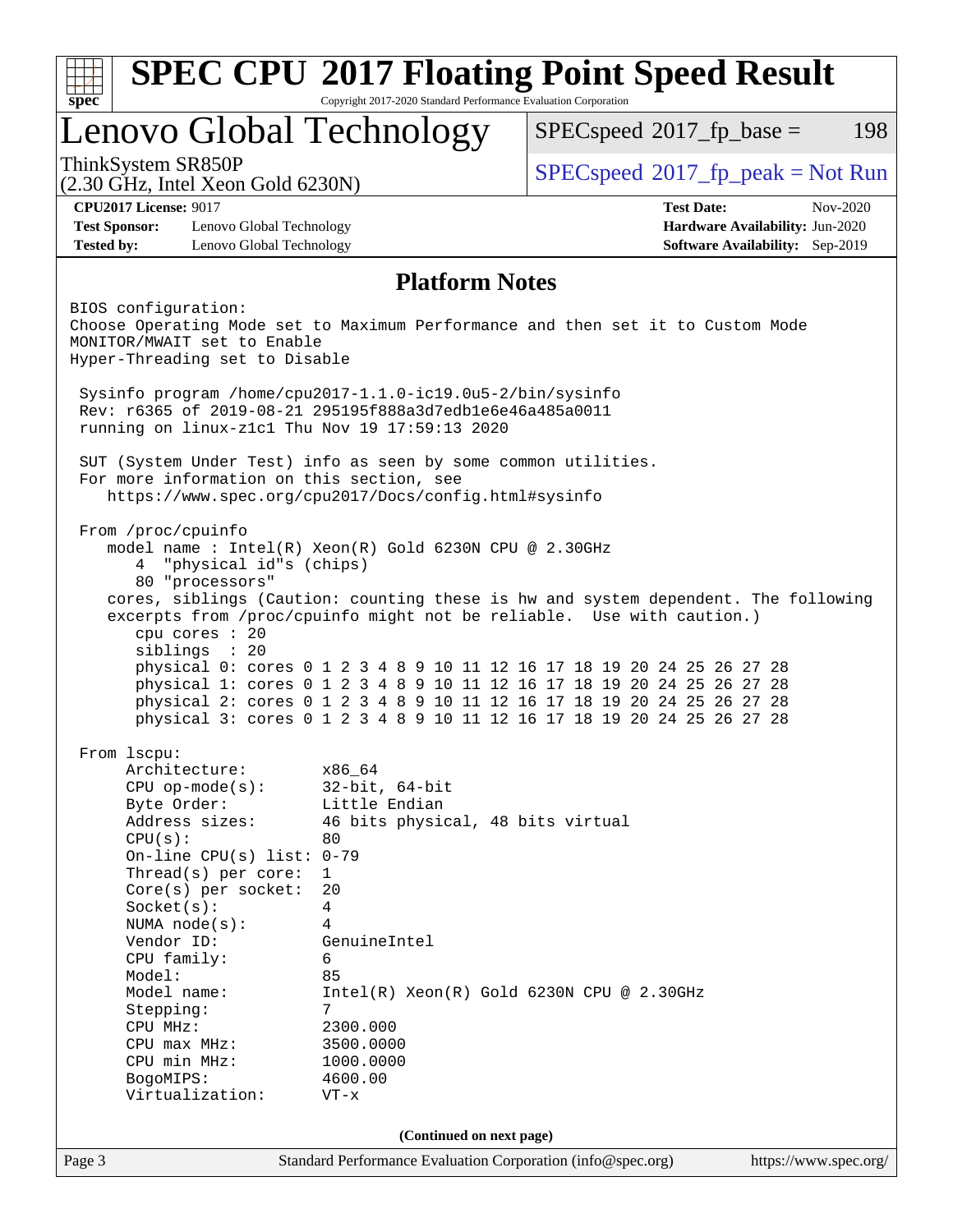

Lenovo Global Technology

 $SPEC speed^{\circ}2017\_fp\_base = 198$ 

ThinkSystem SR850P<br>  $SPEC speed^{\circ}2017$ \_fp\_peak = Not Run

**[Test Sponsor:](http://www.spec.org/auto/cpu2017/Docs/result-fields.html#TestSponsor)** Lenovo Global Technology **[Hardware Availability:](http://www.spec.org/auto/cpu2017/Docs/result-fields.html#HardwareAvailability)** Jun-2020 **[Tested by:](http://www.spec.org/auto/cpu2017/Docs/result-fields.html#Testedby)** Lenovo Global Technology **[Software Availability:](http://www.spec.org/auto/cpu2017/Docs/result-fields.html#SoftwareAvailability)** Sep-2019

(2.30 GHz, Intel Xeon Gold 6230N)

**[CPU2017 License:](http://www.spec.org/auto/cpu2017/Docs/result-fields.html#CPU2017License)** 9017 **[Test Date:](http://www.spec.org/auto/cpu2017/Docs/result-fields.html#TestDate)** Nov-2020

#### **[Platform Notes \(Continued\)](http://www.spec.org/auto/cpu2017/Docs/result-fields.html#PlatformNotes)**

| L1d cache:  |                         | 32K                      |
|-------------|-------------------------|--------------------------|
| Lli cache:  |                         | 32K                      |
| $L2$ cache: |                         | 1024K                    |
| $L3$ cache: |                         | 28160K                   |
|             | NUMA node0 CPU(s):      | $0 - 19$                 |
|             | NUMA $node1$ $CPU(s)$ : | $20 - 39$                |
|             | NUMA $node2$ $CPU(s)$ : | $40 - 59$                |
|             | NUMA $node3$ $CPU(s)$ : | $60 - 79$                |
|             |                         | $\overline{\phantom{0}}$ |

Flags: fpu vme de pse tsc msr pae mce cx8 apic sep mtrr pge mca cmov pat pse36 clflush dts acpi mmx fxsr sse sse2 ss ht tm pbe syscall nx pdpe1gb rdtscp lm constant\_tsc art arch\_perfmon pebs bts rep\_good nopl xtopology nonstop\_tsc cpuid aperfmperf pni pclmulqdq dtes64 monitor ds\_cpl vmx smx est tm2 ssse3 sdbg fma cx16 xtpr pdcm pcid dca sse4\_1 sse4\_2 x2apic movbe popcnt tsc\_deadline\_timer aes xsave avx f16c rdrand lahf\_lm abm 3dnowprefetch cpuid\_fault epb cat\_l3 cdp\_l3 invpcid\_single intel\_ppin ssbd mba ibrs ibpb stibp ibrs\_enhanced tpr\_shadow vnmi flexpriority ept vpid fsgsbase tsc\_adjust bmi1 hle avx2 smep bmi2 erms invpcid rtm cqm mpx rdt\_a avx512f avx512dq rdseed adx smap clflushopt clwb intel\_pt avx512cd avx512bw avx512vl xsaveopt xsavec xgetbv1 xsaves cqm\_llc cqm\_occup\_llc cqm\_mbm\_total cqm\_mbm\_local dtherm ida arat pln pts pku ospke avx512\_vnni md\_clear flush\_l1d arch\_capabilities

 /proc/cpuinfo cache data cache size : 28160 KB

 From numactl --hardware WARNING: a numactl 'node' might or might not correspond to a physical chip. available: 4 nodes (0-3) node 0 cpus: 0 1 2 3 4 5 6 7 8 9 10 11 12 13 14 15 16 17 18 19 node 0 size: 386684 MB node 0 free: 386329 MB node 1 cpus: 20 21 22 23 24 25 26 27 28 29 30 31 32 33 34 35 36 37 38 39 node 1 size: 387067 MB node 1 free: 386860 MB node 2 cpus: 40 41 42 43 44 45 46 47 48 49 50 51 52 53 54 55 56 57 58 59 node 2 size: 387067 MB node 2 free: 386876 MB node 3 cpus: 60 61 62 63 64 65 66 67 68 69 70 71 72 73 74 75 76 77 78 79 node 3 size: 387037 MB node 3 free: 386386 MB node distances: node 0 1 2 3 0: 10 21 21 21 1: 21 10 21 21 2: 21 21 10 21 3: 21 21 21 10 From /proc/meminfo **(Continued on next page)**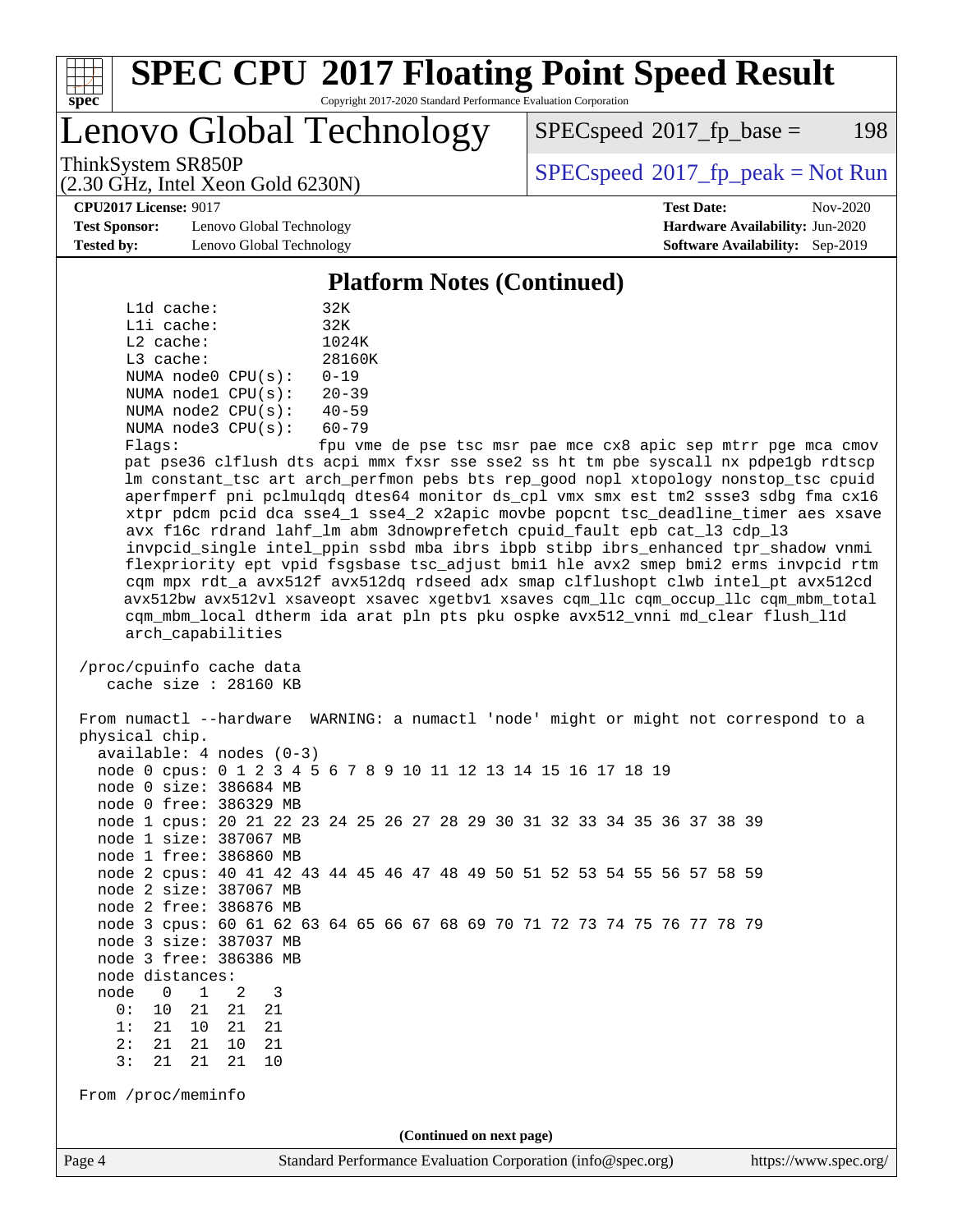

| Page 5 | Standard Performance Evaluation Corporation (info@spec.org) | https://www.spec.org/ |
|--------|-------------------------------------------------------------|-----------------------|
|        |                                                             |                       |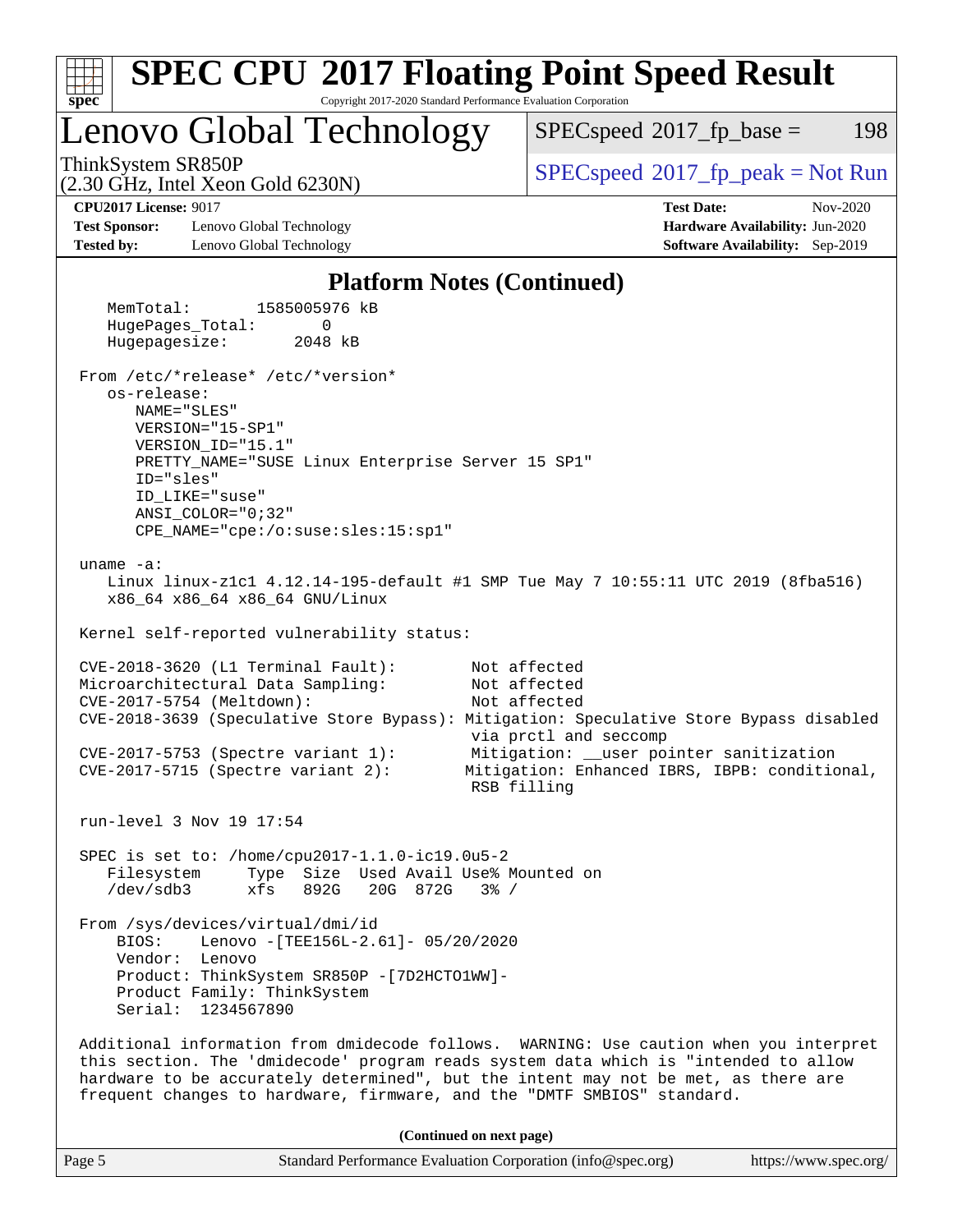

# **[SPEC CPU](http://www.spec.org/auto/cpu2017/Docs/result-fields.html#SPECCPU2017FloatingPointSpeedResult)[2017 Floating Point Speed Result](http://www.spec.org/auto/cpu2017/Docs/result-fields.html#SPECCPU2017FloatingPointSpeedResult)**

Copyright 2017-2020 Standard Performance Evaluation Corporation

# Lenovo Global Technology

 $SPECspeed^{\circ}2017_fp\_base = 198$  $SPECspeed^{\circ}2017_fp\_base = 198$ 

(2.30 GHz, Intel Xeon Gold 6230N)

 $SPEC speed^{\circ}2017\_fp\_peak = Not Run$ 

**[Test Sponsor:](http://www.spec.org/auto/cpu2017/Docs/result-fields.html#TestSponsor)** Lenovo Global Technology **[Hardware Availability:](http://www.spec.org/auto/cpu2017/Docs/result-fields.html#HardwareAvailability)** Jun-2020 **[Tested by:](http://www.spec.org/auto/cpu2017/Docs/result-fields.html#Testedby)** Lenovo Global Technology **[Software Availability:](http://www.spec.org/auto/cpu2017/Docs/result-fields.html#SoftwareAvailability)** Sep-2019

**[CPU2017 License:](http://www.spec.org/auto/cpu2017/Docs/result-fields.html#CPU2017License)** 9017 **[Test Date:](http://www.spec.org/auto/cpu2017/Docs/result-fields.html#TestDate)** Nov-2020

### **[Platform Notes \(Continued\)](http://www.spec.org/auto/cpu2017/Docs/result-fields.html#PlatformNotes)**

Memory:

48x Samsung M393A4K40CB2-CVF 32 GB 2 rank 2933

(End of data from sysinfo program)

#### **[Compiler Version Notes](http://www.spec.org/auto/cpu2017/Docs/result-fields.html#CompilerVersionNotes)**

| ==========<br>  619.1bm_s(base) 638.imagick_s(base) 644.nab_s(base)<br>C<br>-----------------------------                                                                                                                                                                                                                                                                                                                                                                                                                                                            |  |
|----------------------------------------------------------------------------------------------------------------------------------------------------------------------------------------------------------------------------------------------------------------------------------------------------------------------------------------------------------------------------------------------------------------------------------------------------------------------------------------------------------------------------------------------------------------------|--|
| Intel(R) C Intel(R) 64 Compiler for applications running on Intel(R) 64,<br>Version 19.0.5.281 Build 20190815<br>Copyright (C) 1985-2019 Intel Corporation. All rights reserved.<br>____________________________________                                                                                                                                                                                                                                                                                                                                             |  |
| $C++$ , C, Fortran   607.cactuBSSN_s(base)<br>. _ _ _ _ _ _ _ _ _ _ _ _ _ _ _<br>______________________________                                                                                                                                                                                                                                                                                                                                                                                                                                                      |  |
| Intel(R) $C++$ Intel(R) 64 Compiler for applications running on Intel(R) 64,<br>Version 19.0.5.281 Build 20190815<br>Copyright (C) 1985-2019 Intel Corporation. All rights reserved.<br>Intel(R) C Intel(R) 64 Compiler for applications running on Intel(R) 64,<br>Version 19.0.5.281 Build 20190815<br>Copyright (C) 1985-2019 Intel Corporation. All rights reserved.<br>Intel(R) Fortran Intel(R) 64 Compiler for applications running on $Intel(R)$<br>64, Version 19.0.5.281 Build 20190815<br>Copyright (C) 1985-2019 Intel Corporation. All rights reserved. |  |
| 603.bwaves_s(base) 649.fotonik3d_s(base) 654.roms_s(base)<br>Fortran                                                                                                                                                                                                                                                                                                                                                                                                                                                                                                 |  |
| $Intel(R)$ Fortran Intel(R) 64 Compiler for applications running on Intel(R)<br>64, Version 19.0.5.281 Build 20190815<br>Copyright (C) 1985-2019 Intel Corporation. All rights reserved.                                                                                                                                                                                                                                                                                                                                                                             |  |
| Fortran, $C$   621.wrf_s(base) 627.cam4_s(base) 628.pop2_s(base)                                                                                                                                                                                                                                                                                                                                                                                                                                                                                                     |  |
| $Intel(R)$ Fortran Intel(R) 64 Compiler for applications running on Intel(R)<br>64, Version 19.0.5.281 Build 20190815<br>Copyright (C) 1985-2019 Intel Corporation. All rights reserved.<br>Intel(R) C Intel(R) 64 Compiler for applications running on Intel(R) 64,<br>Version 19.0.5.281 Build 20190815<br>Copyright (C) 1985-2019 Intel Corporation. All rights reserved.                                                                                                                                                                                         |  |
| (Continued on next page)                                                                                                                                                                                                                                                                                                                                                                                                                                                                                                                                             |  |

Page 6 Standard Performance Evaluation Corporation [\(info@spec.org\)](mailto:info@spec.org) <https://www.spec.org/>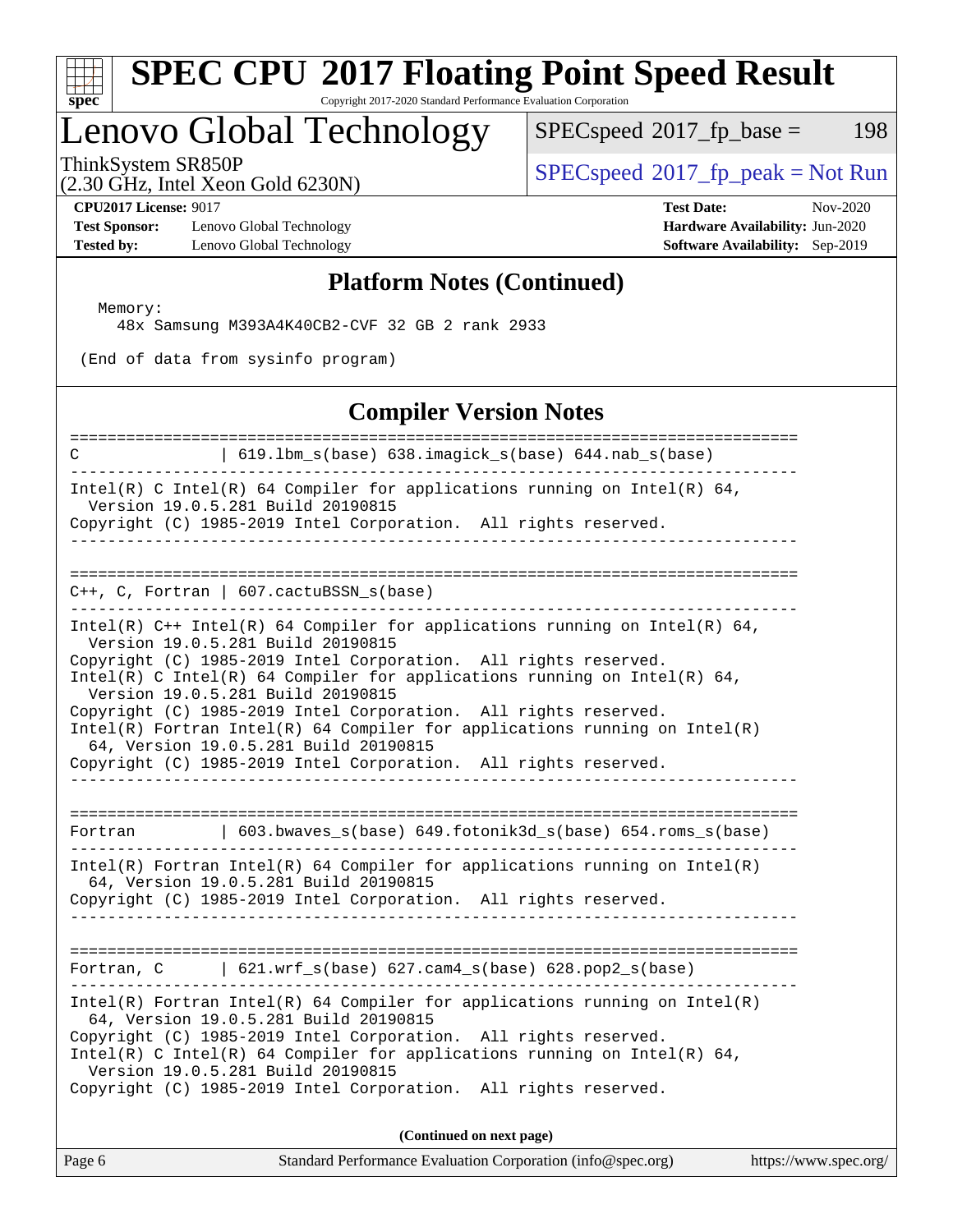

# Lenovo Global Technology

 $SPEC speed^{\circ}2017\_fp\_base = 198$ 

(2.30 GHz, Intel Xeon Gold 6230N)

ThinkSystem SR850P<br>  $(2, 30 \text{ GHz. Intel Yes} \text{ }^{2}$  Cald  $(3, 30 \text{ N})$  [SPECspeed](http://www.spec.org/auto/cpu2017/Docs/result-fields.html#SPECspeed2017fppeak)®[2017\\_fp\\_peak = N](http://www.spec.org/auto/cpu2017/Docs/result-fields.html#SPECspeed2017fppeak)ot Run

**[Test Sponsor:](http://www.spec.org/auto/cpu2017/Docs/result-fields.html#TestSponsor)** Lenovo Global Technology **[Hardware Availability:](http://www.spec.org/auto/cpu2017/Docs/result-fields.html#HardwareAvailability)** Jun-2020 **[Tested by:](http://www.spec.org/auto/cpu2017/Docs/result-fields.html#Testedby)** Lenovo Global Technology **[Software Availability:](http://www.spec.org/auto/cpu2017/Docs/result-fields.html#SoftwareAvailability)** Sep-2019

**[CPU2017 License:](http://www.spec.org/auto/cpu2017/Docs/result-fields.html#CPU2017License)** 9017 **[Test Date:](http://www.spec.org/auto/cpu2017/Docs/result-fields.html#TestDate)** Nov-2020

## **[Compiler Version Notes \(Continued\)](http://www.spec.org/auto/cpu2017/Docs/result-fields.html#CompilerVersionNotes)**

------------------------------------------------------------------------------

# **[Base Compiler Invocation](http://www.spec.org/auto/cpu2017/Docs/result-fields.html#BaseCompilerInvocation)**

[C benchmarks](http://www.spec.org/auto/cpu2017/Docs/result-fields.html#Cbenchmarks):

[icc](http://www.spec.org/cpu2017/results/res2020q4/cpu2017-20201123-24445.flags.html#user_CCbase_intel_icc_66fc1ee009f7361af1fbd72ca7dcefbb700085f36577c54f309893dd4ec40d12360134090235512931783d35fd58c0460139e722d5067c5574d8eaf2b3e37e92)

[Fortran benchmarks](http://www.spec.org/auto/cpu2017/Docs/result-fields.html#Fortranbenchmarks): [ifort](http://www.spec.org/cpu2017/results/res2020q4/cpu2017-20201123-24445.flags.html#user_FCbase_intel_ifort_8111460550e3ca792625aed983ce982f94888b8b503583aa7ba2b8303487b4d8a21a13e7191a45c5fd58ff318f48f9492884d4413fa793fd88dd292cad7027ca)

[Benchmarks using both Fortran and C](http://www.spec.org/auto/cpu2017/Docs/result-fields.html#BenchmarksusingbothFortranandC): [ifort](http://www.spec.org/cpu2017/results/res2020q4/cpu2017-20201123-24445.flags.html#user_CC_FCbase_intel_ifort_8111460550e3ca792625aed983ce982f94888b8b503583aa7ba2b8303487b4d8a21a13e7191a45c5fd58ff318f48f9492884d4413fa793fd88dd292cad7027ca) [icc](http://www.spec.org/cpu2017/results/res2020q4/cpu2017-20201123-24445.flags.html#user_CC_FCbase_intel_icc_66fc1ee009f7361af1fbd72ca7dcefbb700085f36577c54f309893dd4ec40d12360134090235512931783d35fd58c0460139e722d5067c5574d8eaf2b3e37e92)

[Benchmarks using Fortran, C, and C++:](http://www.spec.org/auto/cpu2017/Docs/result-fields.html#BenchmarksusingFortranCandCXX) [icpc](http://www.spec.org/cpu2017/results/res2020q4/cpu2017-20201123-24445.flags.html#user_CC_CXX_FCbase_intel_icpc_c510b6838c7f56d33e37e94d029a35b4a7bccf4766a728ee175e80a419847e808290a9b78be685c44ab727ea267ec2f070ec5dc83b407c0218cded6866a35d07) [icc](http://www.spec.org/cpu2017/results/res2020q4/cpu2017-20201123-24445.flags.html#user_CC_CXX_FCbase_intel_icc_66fc1ee009f7361af1fbd72ca7dcefbb700085f36577c54f309893dd4ec40d12360134090235512931783d35fd58c0460139e722d5067c5574d8eaf2b3e37e92) [ifort](http://www.spec.org/cpu2017/results/res2020q4/cpu2017-20201123-24445.flags.html#user_CC_CXX_FCbase_intel_ifort_8111460550e3ca792625aed983ce982f94888b8b503583aa7ba2b8303487b4d8a21a13e7191a45c5fd58ff318f48f9492884d4413fa793fd88dd292cad7027ca)

# **[Base Portability Flags](http://www.spec.org/auto/cpu2017/Docs/result-fields.html#BasePortabilityFlags)**

 603.bwaves\_s: [-DSPEC\\_LP64](http://www.spec.org/cpu2017/results/res2020q4/cpu2017-20201123-24445.flags.html#suite_basePORTABILITY603_bwaves_s_DSPEC_LP64) 607.cactuBSSN\_s: [-DSPEC\\_LP64](http://www.spec.org/cpu2017/results/res2020q4/cpu2017-20201123-24445.flags.html#suite_basePORTABILITY607_cactuBSSN_s_DSPEC_LP64) 619.lbm\_s: [-DSPEC\\_LP64](http://www.spec.org/cpu2017/results/res2020q4/cpu2017-20201123-24445.flags.html#suite_basePORTABILITY619_lbm_s_DSPEC_LP64) 621.wrf\_s: [-DSPEC\\_LP64](http://www.spec.org/cpu2017/results/res2020q4/cpu2017-20201123-24445.flags.html#suite_basePORTABILITY621_wrf_s_DSPEC_LP64) [-DSPEC\\_CASE\\_FLAG](http://www.spec.org/cpu2017/results/res2020q4/cpu2017-20201123-24445.flags.html#b621.wrf_s_baseCPORTABILITY_DSPEC_CASE_FLAG) [-convert big\\_endian](http://www.spec.org/cpu2017/results/res2020q4/cpu2017-20201123-24445.flags.html#user_baseFPORTABILITY621_wrf_s_convert_big_endian_c3194028bc08c63ac5d04de18c48ce6d347e4e562e8892b8bdbdc0214820426deb8554edfa529a3fb25a586e65a3d812c835984020483e7e73212c4d31a38223) 627.cam4\_s: [-DSPEC\\_LP64](http://www.spec.org/cpu2017/results/res2020q4/cpu2017-20201123-24445.flags.html#suite_basePORTABILITY627_cam4_s_DSPEC_LP64) [-DSPEC\\_CASE\\_FLAG](http://www.spec.org/cpu2017/results/res2020q4/cpu2017-20201123-24445.flags.html#b627.cam4_s_baseCPORTABILITY_DSPEC_CASE_FLAG) 628.pop2\_s: [-DSPEC\\_LP64](http://www.spec.org/cpu2017/results/res2020q4/cpu2017-20201123-24445.flags.html#suite_basePORTABILITY628_pop2_s_DSPEC_LP64) [-DSPEC\\_CASE\\_FLAG](http://www.spec.org/cpu2017/results/res2020q4/cpu2017-20201123-24445.flags.html#b628.pop2_s_baseCPORTABILITY_DSPEC_CASE_FLAG) [-convert big\\_endian](http://www.spec.org/cpu2017/results/res2020q4/cpu2017-20201123-24445.flags.html#user_baseFPORTABILITY628_pop2_s_convert_big_endian_c3194028bc08c63ac5d04de18c48ce6d347e4e562e8892b8bdbdc0214820426deb8554edfa529a3fb25a586e65a3d812c835984020483e7e73212c4d31a38223) [-assume byterecl](http://www.spec.org/cpu2017/results/res2020q4/cpu2017-20201123-24445.flags.html#user_baseFPORTABILITY628_pop2_s_assume_byterecl_7e47d18b9513cf18525430bbf0f2177aa9bf368bc7a059c09b2c06a34b53bd3447c950d3f8d6c70e3faf3a05c8557d66a5798b567902e8849adc142926523472) 638.imagick\_s: [-DSPEC\\_LP64](http://www.spec.org/cpu2017/results/res2020q4/cpu2017-20201123-24445.flags.html#suite_basePORTABILITY638_imagick_s_DSPEC_LP64) 644.nab\_s: [-DSPEC\\_LP64](http://www.spec.org/cpu2017/results/res2020q4/cpu2017-20201123-24445.flags.html#suite_basePORTABILITY644_nab_s_DSPEC_LP64) 649.fotonik3d\_s: [-DSPEC\\_LP64](http://www.spec.org/cpu2017/results/res2020q4/cpu2017-20201123-24445.flags.html#suite_basePORTABILITY649_fotonik3d_s_DSPEC_LP64) 654.roms\_s: [-DSPEC\\_LP64](http://www.spec.org/cpu2017/results/res2020q4/cpu2017-20201123-24445.flags.html#suite_basePORTABILITY654_roms_s_DSPEC_LP64)

# **[Base Optimization Flags](http://www.spec.org/auto/cpu2017/Docs/result-fields.html#BaseOptimizationFlags)**

[C benchmarks](http://www.spec.org/auto/cpu2017/Docs/result-fields.html#Cbenchmarks):

[-m64](http://www.spec.org/cpu2017/results/res2020q4/cpu2017-20201123-24445.flags.html#user_CCbase_m64-icc) [-std=c11](http://www.spec.org/cpu2017/results/res2020q4/cpu2017-20201123-24445.flags.html#user_CCbase_std-icc-std_0e1c27790398a4642dfca32ffe6c27b5796f9c2d2676156f2e42c9c44eaad0c049b1cdb667a270c34d979996257aeb8fc440bfb01818dbc9357bd9d174cb8524) [-xCORE-AVX512](http://www.spec.org/cpu2017/results/res2020q4/cpu2017-20201123-24445.flags.html#user_CCbase_f-xCORE-AVX512) [-ipo](http://www.spec.org/cpu2017/results/res2020q4/cpu2017-20201123-24445.flags.html#user_CCbase_f-ipo) [-O3](http://www.spec.org/cpu2017/results/res2020q4/cpu2017-20201123-24445.flags.html#user_CCbase_f-O3) [-no-prec-div](http://www.spec.org/cpu2017/results/res2020q4/cpu2017-20201123-24445.flags.html#user_CCbase_f-no-prec-div) [-qopt-prefetch](http://www.spec.org/cpu2017/results/res2020q4/cpu2017-20201123-24445.flags.html#user_CCbase_f-qopt-prefetch) [-ffinite-math-only](http://www.spec.org/cpu2017/results/res2020q4/cpu2017-20201123-24445.flags.html#user_CCbase_f_finite_math_only_cb91587bd2077682c4b38af759c288ed7c732db004271a9512da14a4f8007909a5f1427ecbf1a0fb78ff2a814402c6114ac565ca162485bbcae155b5e4258871) [-qopt-mem-layout-trans=4](http://www.spec.org/cpu2017/results/res2020q4/cpu2017-20201123-24445.flags.html#user_CCbase_f-qopt-mem-layout-trans_fa39e755916c150a61361b7846f310bcdf6f04e385ef281cadf3647acec3f0ae266d1a1d22d972a7087a248fd4e6ca390a3634700869573d231a252c784941a8) [-qopenmp](http://www.spec.org/cpu2017/results/res2020q4/cpu2017-20201123-24445.flags.html#user_CCbase_qopenmp_16be0c44f24f464004c6784a7acb94aca937f053568ce72f94b139a11c7c168634a55f6653758ddd83bcf7b8463e8028bb0b48b77bcddc6b78d5d95bb1df2967) [-DSPEC\\_OPENMP](http://www.spec.org/cpu2017/results/res2020q4/cpu2017-20201123-24445.flags.html#suite_CCbase_DSPEC_OPENMP)

[Fortran benchmarks](http://www.spec.org/auto/cpu2017/Docs/result-fields.html#Fortranbenchmarks):

[-m64](http://www.spec.org/cpu2017/results/res2020q4/cpu2017-20201123-24445.flags.html#user_FCbase_m64-icc) [-DSPEC\\_OPENMP](http://www.spec.org/cpu2017/results/res2020q4/cpu2017-20201123-24445.flags.html#suite_FCbase_DSPEC_OPENMP) [-xCORE-AVX512](http://www.spec.org/cpu2017/results/res2020q4/cpu2017-20201123-24445.flags.html#user_FCbase_f-xCORE-AVX512) [-ipo](http://www.spec.org/cpu2017/results/res2020q4/cpu2017-20201123-24445.flags.html#user_FCbase_f-ipo) [-O3](http://www.spec.org/cpu2017/results/res2020q4/cpu2017-20201123-24445.flags.html#user_FCbase_f-O3) [-no-prec-div](http://www.spec.org/cpu2017/results/res2020q4/cpu2017-20201123-24445.flags.html#user_FCbase_f-no-prec-div) [-qopt-prefetch](http://www.spec.org/cpu2017/results/res2020q4/cpu2017-20201123-24445.flags.html#user_FCbase_f-qopt-prefetch) [-ffinite-math-only](http://www.spec.org/cpu2017/results/res2020q4/cpu2017-20201123-24445.flags.html#user_FCbase_f_finite_math_only_cb91587bd2077682c4b38af759c288ed7c732db004271a9512da14a4f8007909a5f1427ecbf1a0fb78ff2a814402c6114ac565ca162485bbcae155b5e4258871) [-qopt-mem-layout-trans=4](http://www.spec.org/cpu2017/results/res2020q4/cpu2017-20201123-24445.flags.html#user_FCbase_f-qopt-mem-layout-trans_fa39e755916c150a61361b7846f310bcdf6f04e385ef281cadf3647acec3f0ae266d1a1d22d972a7087a248fd4e6ca390a3634700869573d231a252c784941a8) [-qopenmp](http://www.spec.org/cpu2017/results/res2020q4/cpu2017-20201123-24445.flags.html#user_FCbase_qopenmp_16be0c44f24f464004c6784a7acb94aca937f053568ce72f94b139a11c7c168634a55f6653758ddd83bcf7b8463e8028bb0b48b77bcddc6b78d5d95bb1df2967) [-nostandard-realloc-lhs](http://www.spec.org/cpu2017/results/res2020q4/cpu2017-20201123-24445.flags.html#user_FCbase_f_2003_std_realloc_82b4557e90729c0f113870c07e44d33d6f5a304b4f63d4c15d2d0f1fab99f5daaed73bdb9275d9ae411527f28b936061aa8b9c8f2d63842963b95c9dd6426b8a)

**(Continued on next page)**

Page 7 Standard Performance Evaluation Corporation [\(info@spec.org\)](mailto:info@spec.org) <https://www.spec.org/>